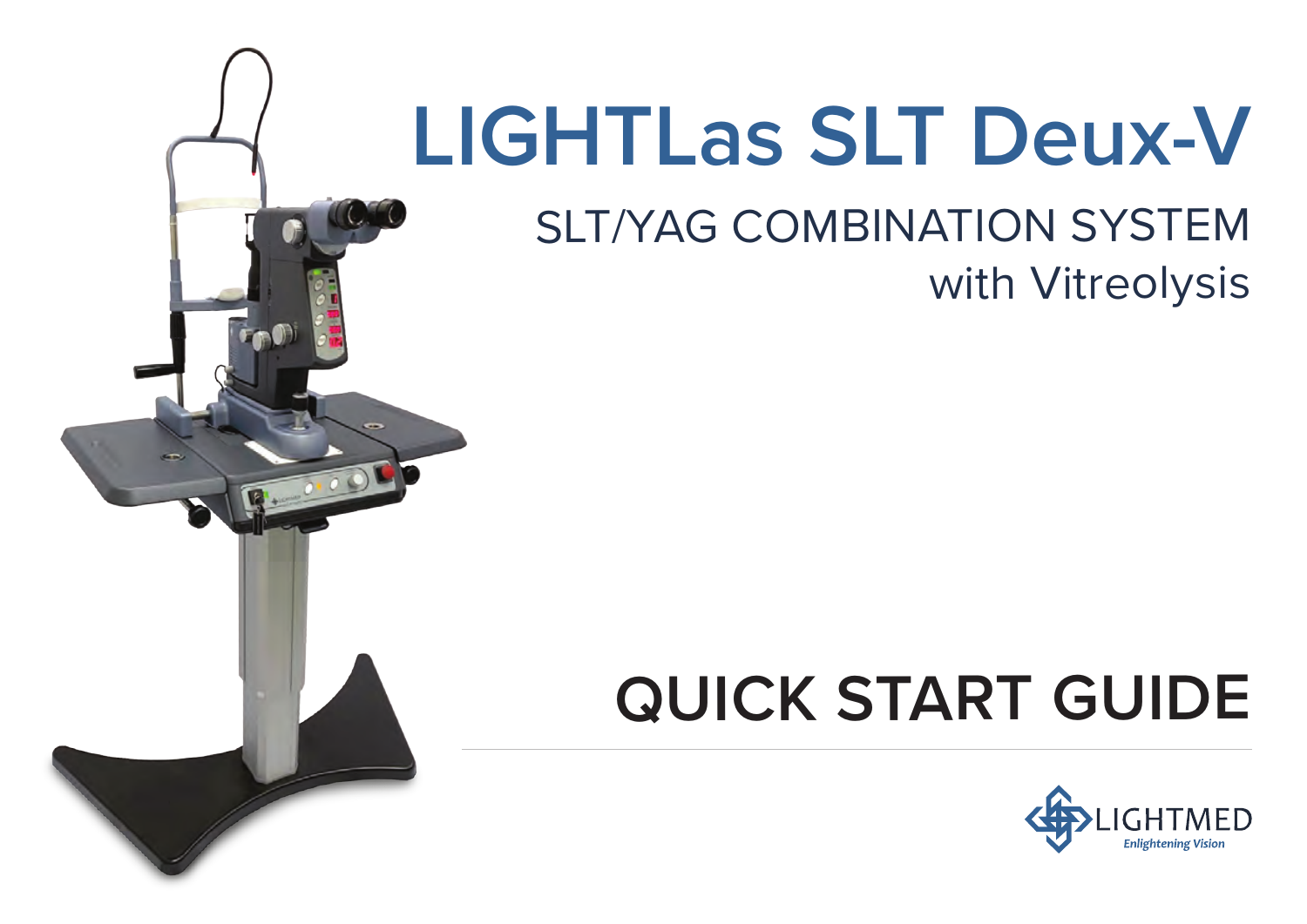# **LIGHTLas SLT Deux-V:** QUICK START GUIDE



## **Setting Up**

### **Step 1**

### **Turn the Table ON**

Lasers are powered through the table. Make sure you turn table on first with the on-switch.

### **Step 2**

### **Adjust Table Height**

Make sure the green light is ON. Adjust the height using the UP and DOWN arrows.

### **Step 3**

### **Unlock the Emergency Switch**

Turn switch counter-clockwise until it pops out. Nothing will turn on until switch is unlocked.

### **Step 4**

**Turn on Slit Lamp** Turn the key to turn on the Slit Lamp.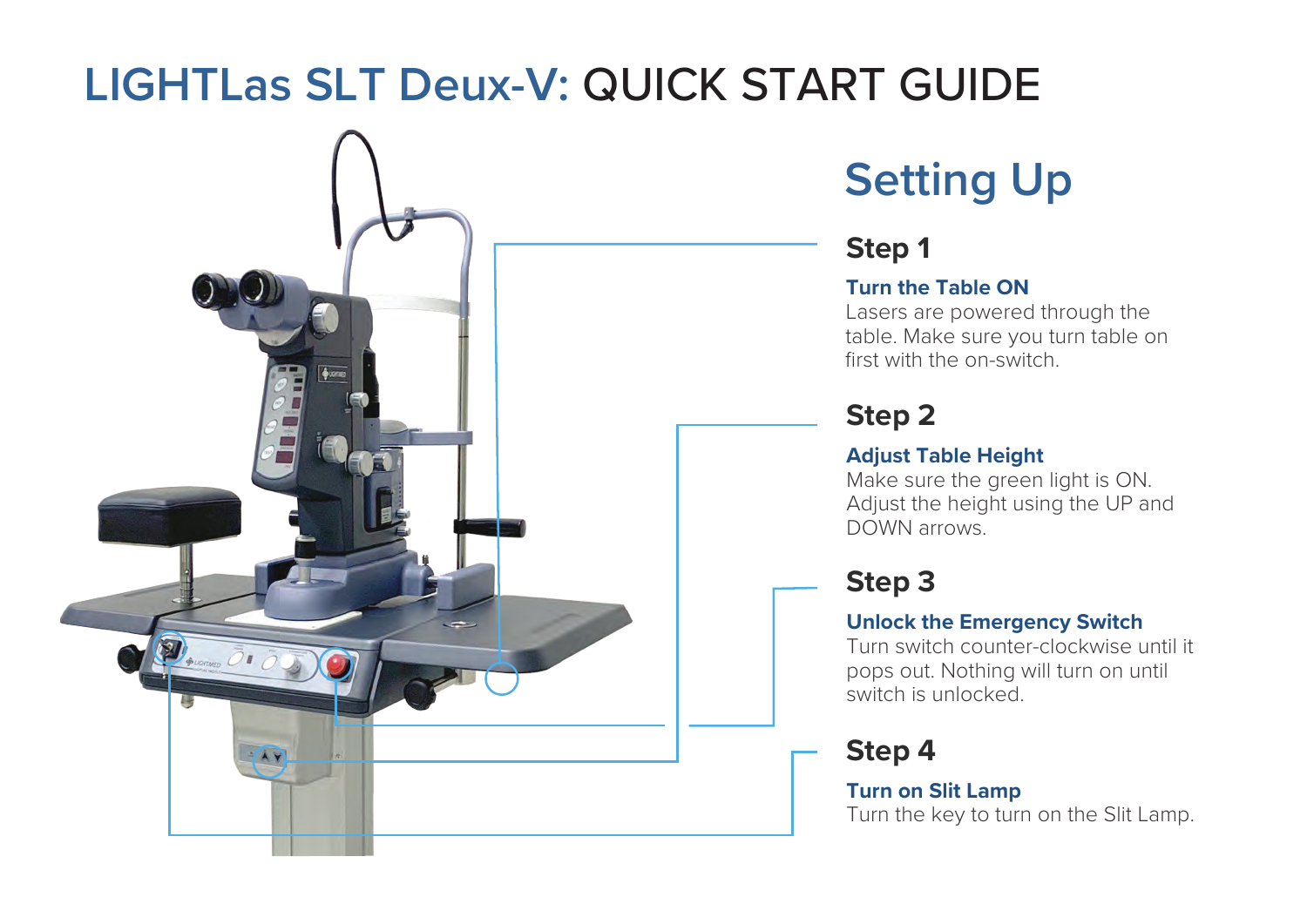### **Step 5 Step 7 Press Button that says Laser Power Illumination Intensity** This turns on YAG and SLT. Machine Turn knob to graudally adjust the will self calibrate. intensity of illumination. **Step 6 Step 8 The Boost Adjust Arm Rest Height** Press for sudden boost of illumination Turn black knob to loosen hold on during treatment. arm rest. Adjust height for comfort and tighten. Move arm rest to opposite side using the hole in table, or remove arm rest entirely.-11.  $\overline{\phantom{a}}$ **BELIGHTMED**